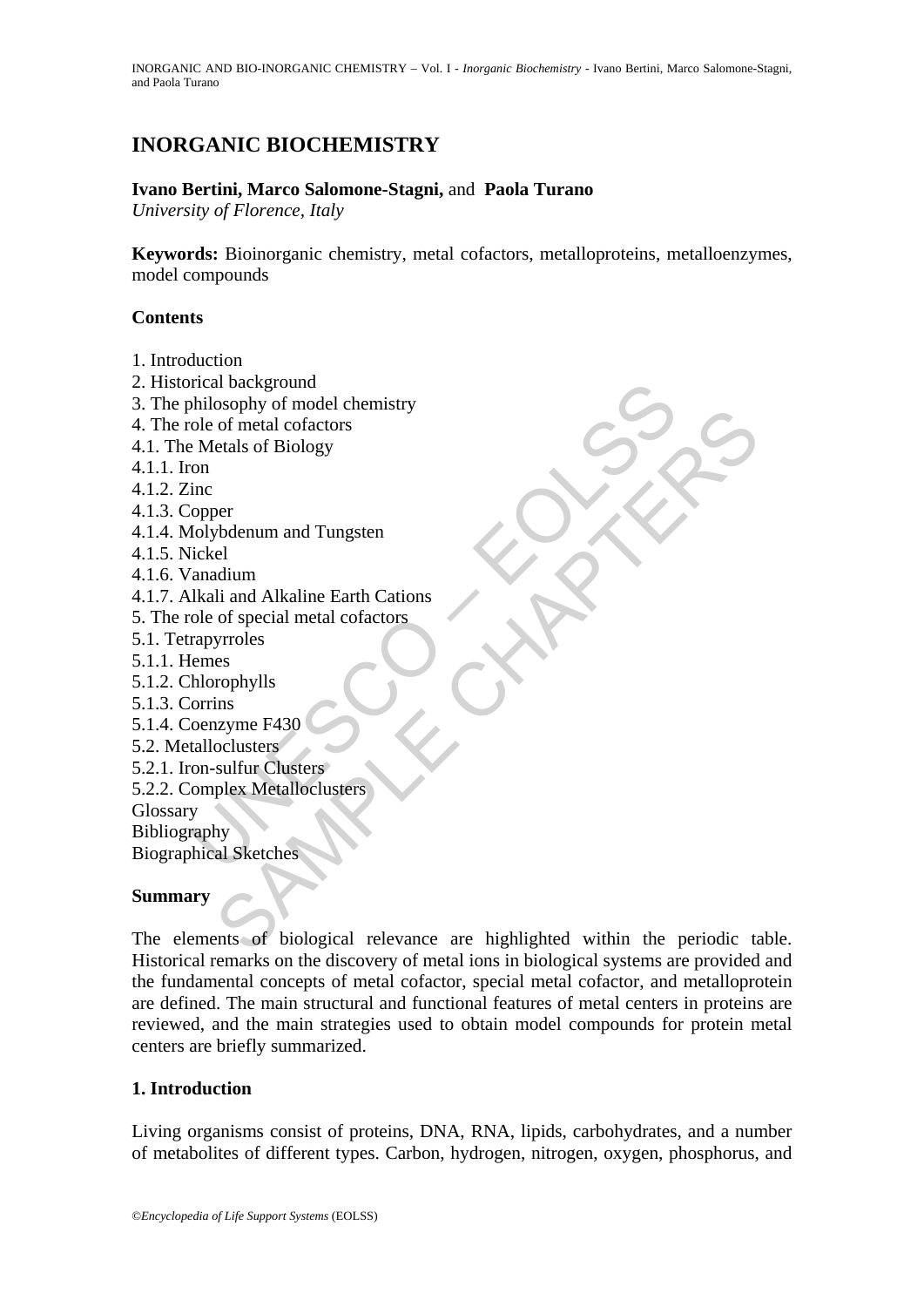sulfur are the six bulk constituents of their molecular structures. However, other twenty elements, generally considered "inorganic" are also essential for life. They are highlighted in the periodic table of Figure. 1. Their behavior within the biological context is the subject of Inorganic Biochemistry (or Bioinorganic Chemistry or Biological Inorganic Chemistry). Also relevant to the discipline are studies on model compounds aimed at the characterization of the geometric and electronic structure as well as the reactivity of biological metal sites.

# **2. Historical Background**

where the both of phenometric software and both distance to the State and both distance of its. In 1837-1838 J. J. Berzelius identified the leaf pigments, where the Seyler identified the blood pigment that he named hemoglo The identified the blood pigment that he named hemoglobin and demonstrate of iron. Further studies led to the identification of the most widespeins. In the prior d 1880-1890 C.A. MacMum observed what he cases. In the year Studies on chemical compounds of bioinorganic interest commenced in the early 19th century when the colored pigments of leaves and blood attracted the attention of scientists. In 1837-1838 J. J. Berzelius identified the leaf pigments, whereas in 1869 F. Hoppe-Seyler identified the blood pigment that he named hemoglobin and demonstrated the presence of iron. Further studies led to the identification of the most widespread heme proteins. In the period 1880-1890 C.A. MacMunn observed what he called histohematins or myohematins, later "re-discovered" by D. Keilin and re-named cytochromes. In the year 1897 K.A.H. Mörner was able to identify spectroscopically the myochrome, later called myoglobin. Insight into the chemical similarities between the two classes of pigments and into the presence and nature of metal ions inside them, however, came only after the beginning of the 20th century. Important studies, notably by C.A. Schunck and L.P. Marchlewski, ultimately established that the haematoporphyrin extracted from blood and the phylloporphyrin from leaves were pigments built upon the same basic tetrapyrrole. R. M. Willstätter was awarded the Nobel Prize in Chemistry in 1915 for proving with complete evidence that magnesium is an integral part of chlorophyll, where it is held "in a manner which is very similar to the way in which iron is held in haemoglobin". H. Fisher was awarded the Nobel Prize in Chemistry in 1930 for his researches into the constitution of hemin and chlorophyll and especially for his synthesis of hemin.

©*Encyclopedia of Life Support Systems* (EOLSS)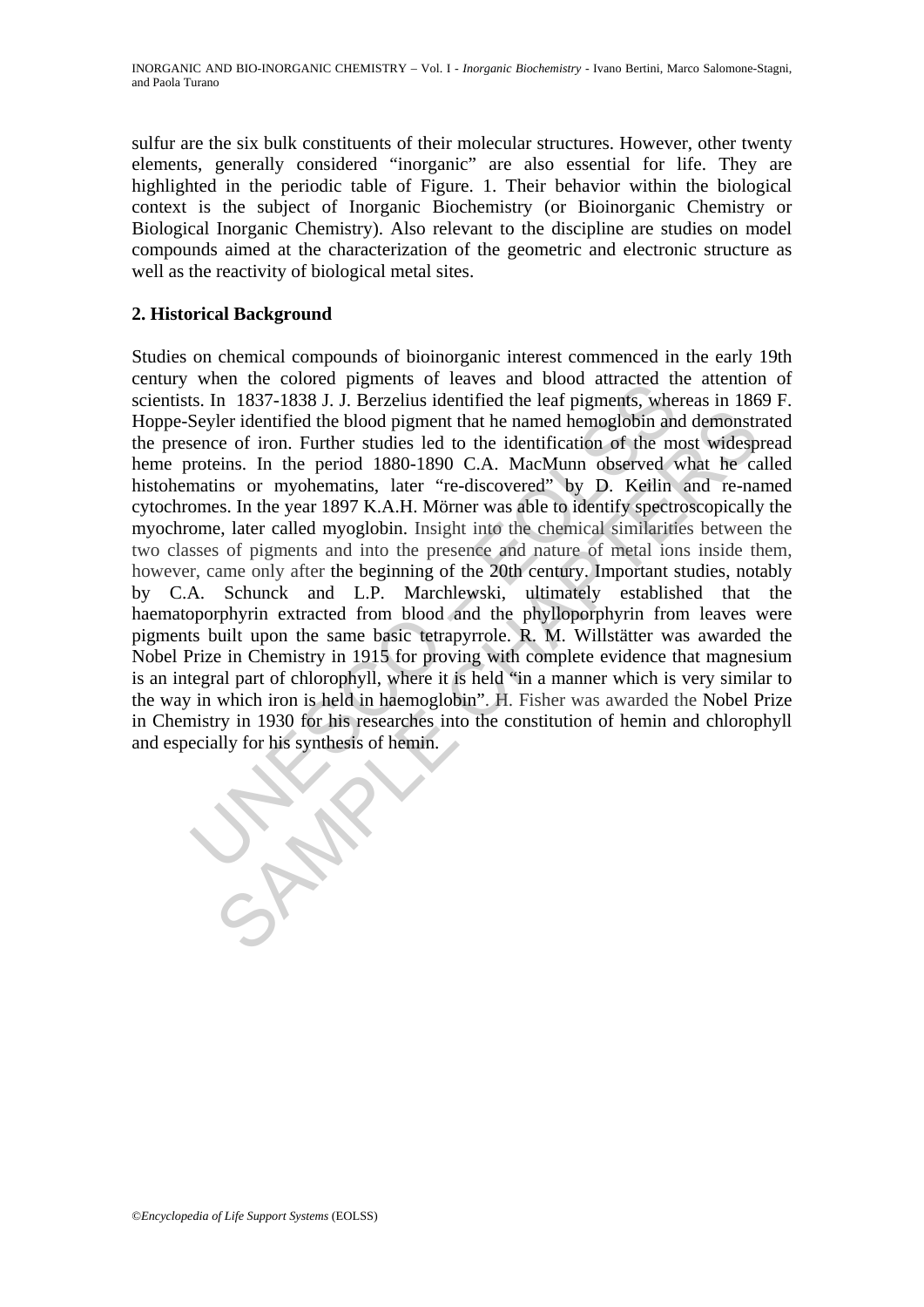

# **Elements of Biological Relevance**

Figure 1: The elements of the periodic table that have biological relevance

**EVALUATE 12** THE Ta W Re Os Tr Pt Au Hg Tl Pb Bi<br>
Ba <sup>97</sup> Hf Ta W Re Os Tr Pt Au Hg Tl Pb Bi<br>
<sup>88</sup> <sup>89</sup> <sup>104</sup> Hf Ta W Re Os Tr Pt Au Hg Tl Pb Bi<br>
<sup>88</sup> <sup>89</sup> <sup>104</sup> Hg Db Sg Bh Hs Mt Ds Rg<br> **The main constituents of biolog** The Table Cose IF Pt Au Fig TT Pb Bi Po At Rn<br>
18 TH Table Cose IF Pt Au Fig TT Pb Bi Po At Rn<br>
18 TH The main constituents of biological molecules<br>
Bulk biological inorganic elements<br>
Executial inorganic elements<br>
Trace Around 1930, added impetus was given to heme protein chemistry with the outstanding work of D. Keilin. He was largely responsible for the elucidation of the cytochrome (meaning cellular pigment) components of the mitochondrial respiratory chain. Thus, he first introduced the nomenclature of *a*-type, *b*-type and *c*-type cytochromes on the basis of the distinctive longest wavelength at which each of these types, under reducing conditions, had maximal absorbance. In 1936 horse heart cytochrome was obtained approximately 80% pure, and in 1939 close to 100%. In 1938 H. Theorell succeeded in showing that the porphyrin part of cytochrome was linked to the protein by means of two sulfur bridges from cysteine residues in such a way that the vinyl groups of the porphyrin were saturated and were converted to thioether groups. In 1941 H. Theorell and Å. Åkeson identified the imidazole side chain of a protein histidine as one of the two axial ligands of the heme iron in cytochrome.

A parallel story led to the discovery of the first enzymes. It was again Berzelius that first introduced the concept of biological catalyst: "This is a new force producing chemical activity and belonging as well to inorganic as organic nature ... I shall therefore, to use a derivation well-known in chemistry, call it the *catalytic force* of bodies" (from Jöns Jacob Berzelius, 1835 yearbook). The chemical nature of this force, however, remained elusive for one century. In 1926 R. M. Willstätter had to admit his inability to identify the chemical nature of enzymes. In the same year, J.B. Sumner announced the crystallization of a pure form of urease (now known to contain nickel). His idea that an enzyme is a protein was heavily opposed by the scientific community: it was ignored or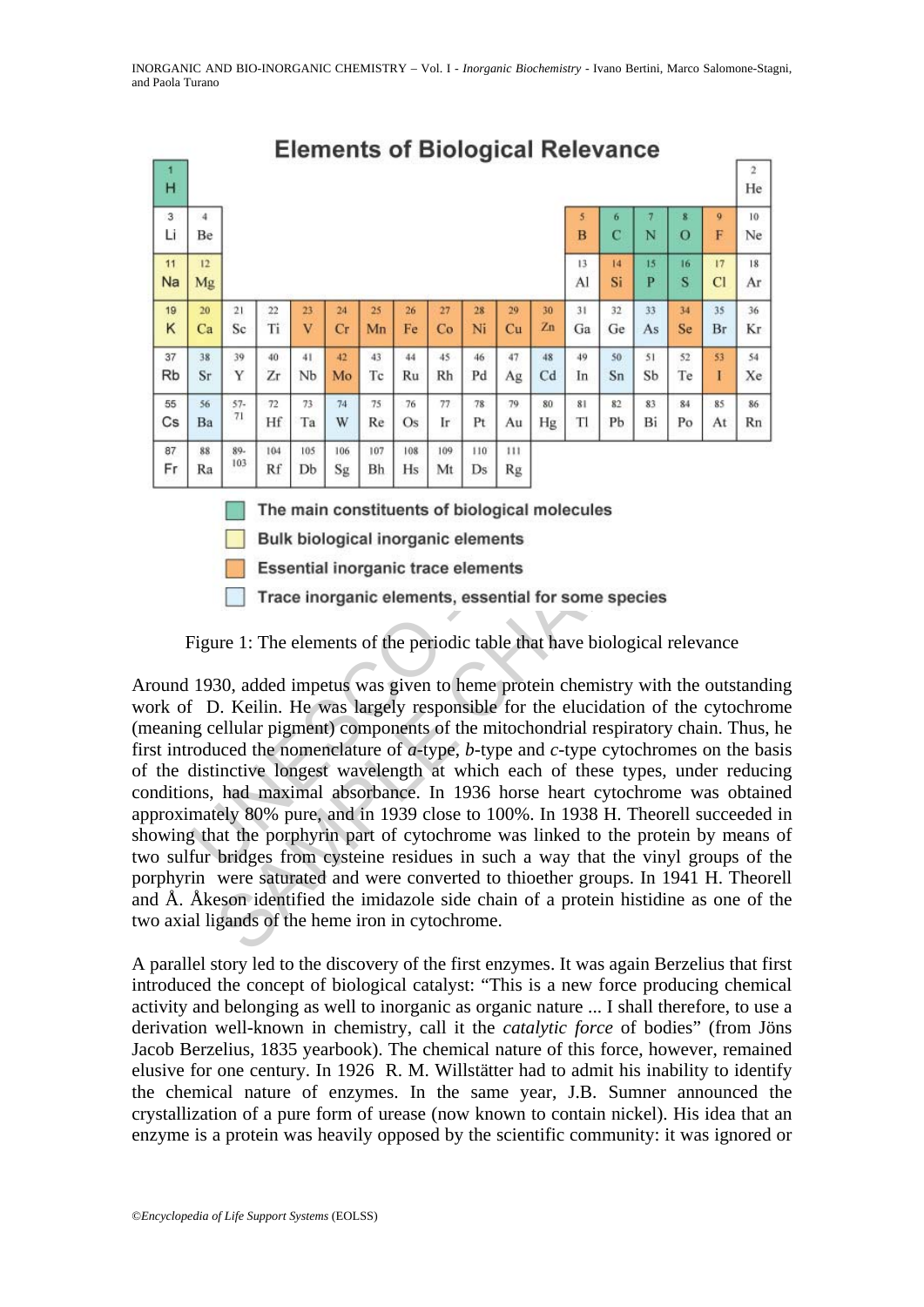disbelieved by most biochemists but finally it brought him the Nobel Prize in Chemistry 1946.

Nevertheless, during the century between the first idea of Berzelius and the final results of Sumner, important enzymes were discovered. In the years 1880-1910 A. Macfadyen discovered the role of phosphatases in alcoholic fermentation, G. Bertrand discovered two copper-containing enzymes, laccase (that he named oxidase) and tyrosinase. In the early 1920s, T. Thunberg showed that the oxidation of a large number of organic compounds such as succinic acid is catalyzed by enzymes, each specific for its substrate, named dehydrases and later dehydrogenases by O. Wieland.

alm years, a growing interest in action tests and the brandom developed. Depending the parameter and a comparison and the presence of an entire of the demonstrate the inhibitory effect of cyanide and interpreted may open a oxygen in the presence on animal tissues. In the course of this research o demonstrate the inhibitory effect of cyanide and interpreted their result of exhaptive to the presence of an enzyme, sensitive to the presence of In the same years, a growing interest in aerobic respiration developed. During the period 1910-1920 F. Battelli and L. Stern studied the oxidation of a number of substances by molecular oxygen in the presence on animal tissues. In the course of this research they were able to demonstrate the inhibitory effect of cyanide and interpreted their results as indicating the presence of an enzyme, sensitive to the presence of CN- , that they called indophenol oxidase. In the following decade, two different interpretations were provided on the mechanism of action of this enzyme. Accordingly to O. Wieland and T. Thunberg, the first step of biological oxidation should consist of the activation of hydrogen atoms, otherwise inert, so that they can react with molecular oxygen. O.H. Warburg, impressed by the presence of iron in respiring cells and the ability of cyanide both to combine with iron and to inhibit cell respiration, proposed that the fundamental process is the activation of molecular oxygen by an iron-containing respiratory enzyme (atmungsferment). It was the merit of A. Szent-György (Nobel Prize in Medicine 1937) to reconcile the two views and to demonstrate that the two processes are complementary to each other and that, in the muscle cells, it is activated oxygen that activates hydrogen. Keilin's paper in the *Proceedings of the Royal Society* in 1925 with the title "On cytochrome, a respiratory pigment, common to animals, yeast, and higher plants" marked the beginning of studies of what Warburg later called the respiratory chain. He made it clear that the electrons derived from the activation of the hydrogen atoms by the dehydrogenase are transferred via three hemoproteins, which he named cytochromes *a, b*, and *c*, to an oxygen-activating oxidase. He did not name the oxidase in his 1925 paper, but in 1927 identified it, on the basis of its sensitivity to cyanide, as Battelli and Stern's indophenol oxidase and, on the basis of its sensitivity to both cyanide and carbon monoxide, with Warburg's atmungsferment. Keilin was able to establish that the first electron acceptor is cytochrome b, that there are two types of c-cytochromes (and he called the second c1), and that there are two a-type components, named cytochrome a and cytochrome a3, the latter having the properties reported for the Warburg's atmungsferment. Warburg refused to accept the suggested role of the cytochromes. This became one of the great controversies of the 1930s, and it was only later on that the respiratory enzyme was named cytochrome c oxidase, in recognition of Keilin's fundamental studies. Finally, the presence of copper in this enzyme was established in 1939 by D. Keilin and E. F. Hartree.

Another emblematic story of the development of scientific knowledge in bioinorganic chemistry is that of the definition of the biological role of zinc. The essential role of zinc in living organisms was established in the second half of the 19th century. Around 1940, D. Keilin and T. Mann reported the ubiquitous presence of zinc in human organs and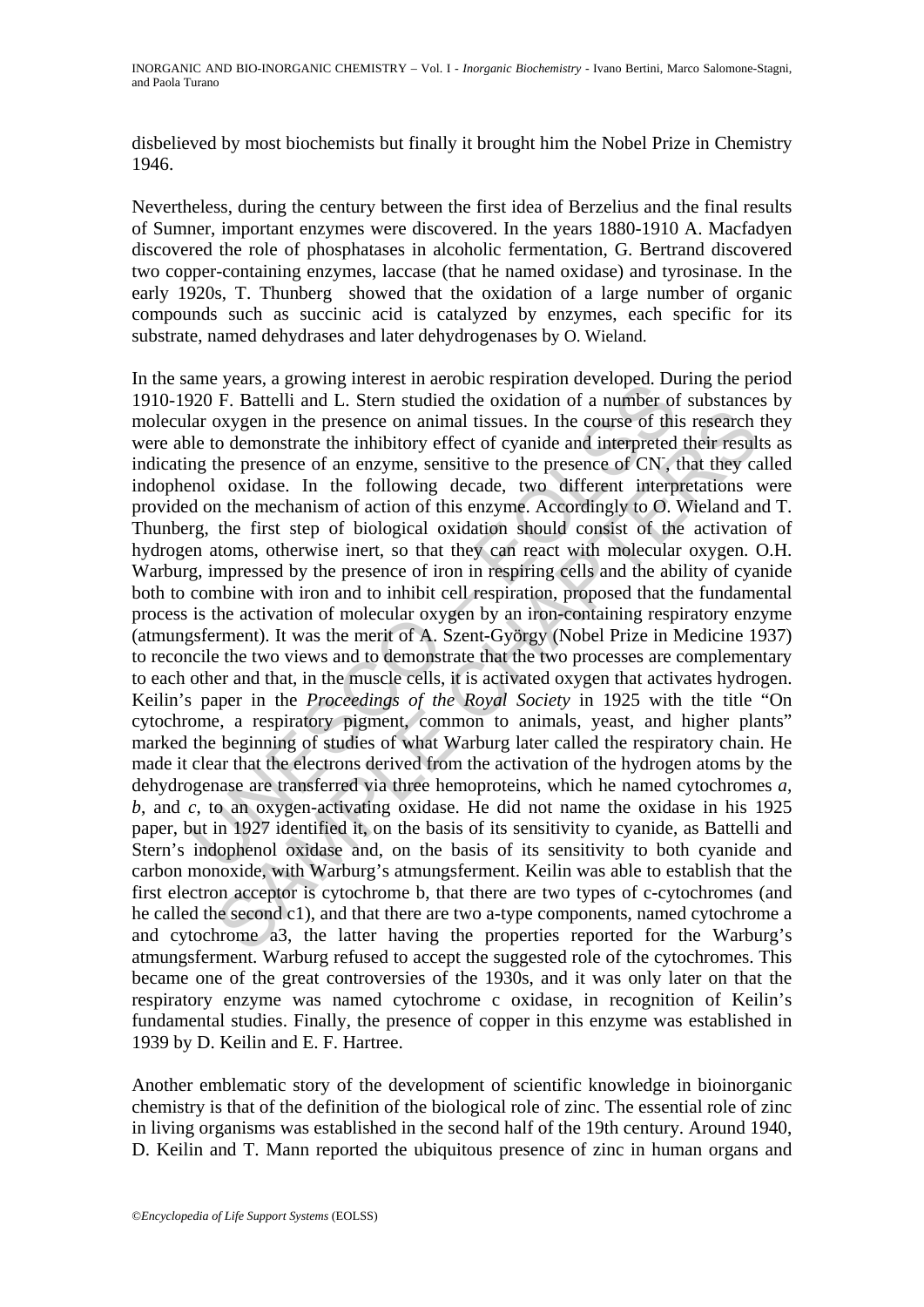tissues. At the same time, new enzymes, later found to be zinc-enzymes, were discoverd: carbonic anhydrase was identified by N.U. Meldrum and F. J. W. Roughton in 1933; in 1936 alcohol dehydrogenase was purified from yeast and crystallized by E. Negelein and H.J. Wulf; carboxypeptidase was identified by M. L. Anson in 1937. However, it is only with the work of B.L. Vallee around 1950 that the presence of zinc was revealed to be essential for the catalytic function of these enzymes.

A milestone in the approach for studying proteins was established with the first X-ray crystal structure determinations of proteins. In 1960 M. F. Perutz published the crystal structure of hemoglobin. In the same year, J.C. Kendrew published the crystal structure of myoglobin. For these results, they were awarded the Nobel Prize in Chemistry 1962. It was the beginning of a new era: from then on the knowledge of the three dimensional structure of proteins became central to the comprehension of their function.

# **3. The Philosophy of Model Chemistry**

ele beginning of a new eta. Hom then on the knowledge of the this<br>of proteins became central to the comprehension of their functio<br>**Philosophy of Model Chemistry**<br>mg the discovery of metal centers in metalloproteins, chemi Isosophy of Model Chemistry<br>the discovery of metal centers in metalloproteins, shemists started tryin<br>compounds that mimicked their spectroscopic and functional properties.<br>lea was that the synthesis and characterization o Following the discovery of metal centers in metalloproteins, chemists started trying to synthesize compounds that mimicked their spectroscopic and functional properties. The guiding idea was that the synthesis and characterization of a compound with spectroscopic properties similar to those of a given metal center would shed light on the chemical nature and reactivity of the real biological system. The main advantage of studying the model compound instead of the protein itself was related to the much smaller size of the former and its suitability for biophysical studies. From the inorganic point of view the biological metal centers often represented interesting synthetic challenges and thus were relevant for science beyond their importance as model compounds. The chemistry of biomimetic model compounds has flourished since the '70s. However, nowadays, the advancements in spectroscopic, structural and biological tools make easier than before to study metal centers directly within their biological context. As a consequence, the impact of model compounds has diminished.

Here we aim to presenting a brief overview of some of the seminal contributions of models in bioinorganic chemistry. This survey surely neglects many researchers, but it is intended to provide a few notable examples and does not aim at completeness.

The literature on iron-porphyrin model compounds is immense and entire books or series of books are dedicated to this topic. From the chemical point of view, the high level of interest in metalloporphyrins is justified by their behavior as complex physiochemical systems. The relevance of iron porphyrins as models is further enhanced by the variety of biological functions of heme proteins. The minor role of peripheral substituents in the active site chemistry of heme proteins legitimizes the initial model approach, which relied on the synthetically convenient tetraphenylporphyrin and octaethylporphyrin. Initial studies demonstrated that the spin state and stereochemistry of the iron(III) and iron(II) centers is controlled by the nature and number of axial ligands. The most convincing application of the above findings was the prediction of the stereochemical effects of the binding of molecular oxygen to hemoglobin. The dioxygen affinities of myoglobin and both the low-affinity and highaffinity states of hemoglobin have been reproduced by model iron(II) porphyrin complexes with imidazole as a fifth ligand. Because these simple iron(II) porphyrins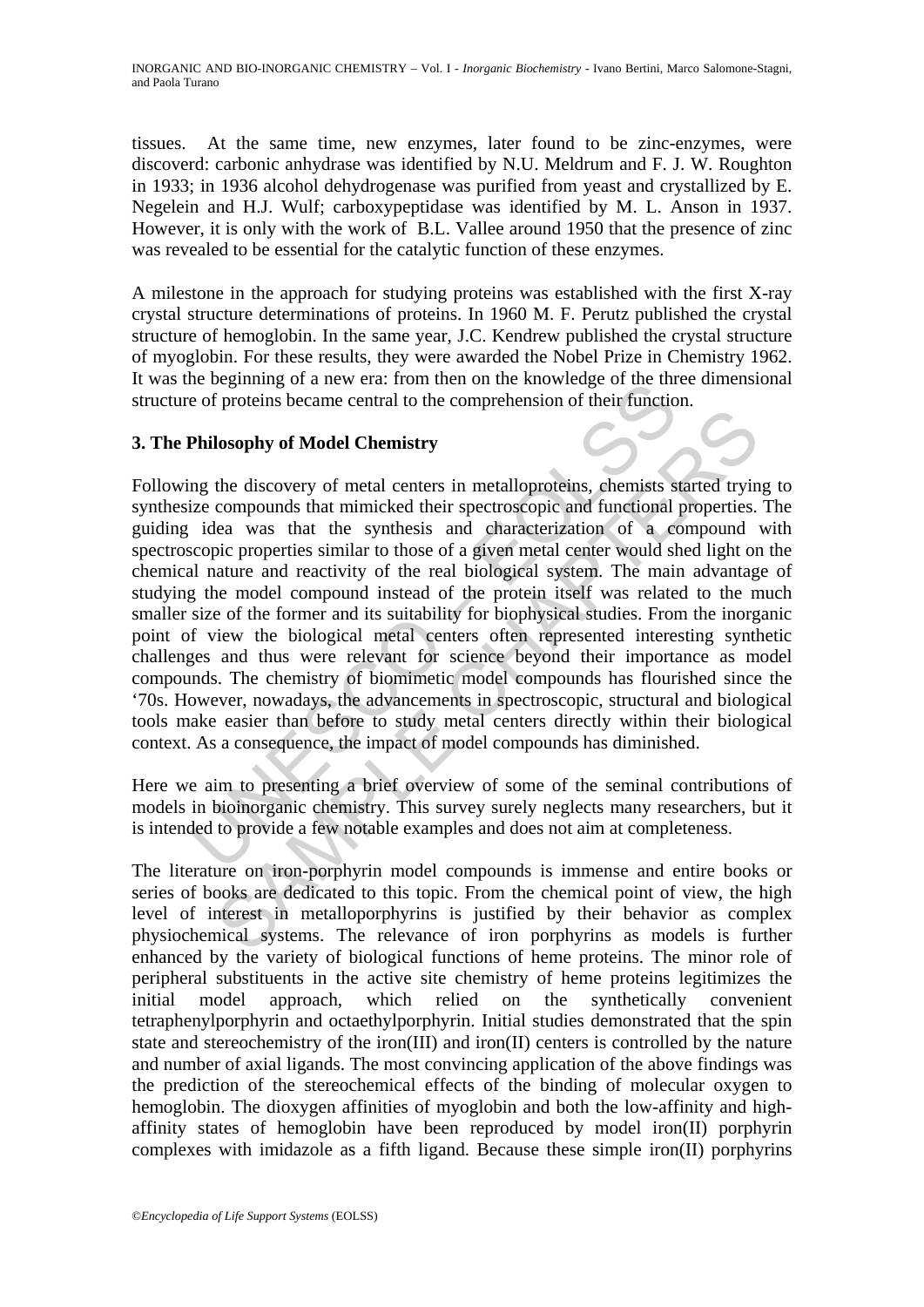irreversible oxidize when exposed to dioxygen, picket fence porphyrins were later developed, whose steric hindrance inhibits the oxidation process. These porphyrin complexes were found to bind  $O_2$  with the same affinity as do hemoglobin and myoglobin. The same model compounds were found to bind CO with significantly higher affinity than do normal heme proteins. This was attributed to the steric features of the binding site of the proteins that distorts the Fe-CO geometry and lowers the CO affinity. High-valent iron(IV)-oxo heme intermediates are characterized by a rich oxidative chemistry in heme enzymes. Many efforts have been devoted to the understanding of P450-catalyzed oxygenation of hydrocarbons as well as to the recognition of the intermediate species in the catalytic cycles of heme enzymes like P450 and peroxidases. The role of the proximal ligand, proximal- and distal-binding site environments, porphyrin macrocycle distortions from planarity can all contribute to the nature and efficiency of the catalytic chemistry of these high-valent intermediates. Recently the model chemistry approach has been coupled to computational investigations focused on the electronic description of the possible intermediates and reaction pathways. Porphyrins have also been incorporated into micellar or bilayer structures in order to induce regioselectivity and controlled substrate access to the porphyrin metal ion.

ments, porplyrimate duration to the extable to the and entired at the model of the model chemistry of these high-valent<br>and efficiency of the catalytic chemistry of these high-valent<br>ations focused on the electronic descr the model chemistry approach has been coupled to computations focused on the electronic description of the possible intermediates at the model chemistry approach has been incorporated into micellar or bild in order to ind The heme-copper binuclear site at the active site of cytochrome c oxidase has attracted the attention of a number of synthetic bioinorganic chemists. The earliest and most common biomimetic efforts focused on the oxidized or "resting state" form of this center possessing a porphyrinate-iron(III) and copper(II). More recent efforts have been directed at modeling the reduced state and at  $\overline{O}$ , and CO (as dioxygen surrogate) chemistry. Synthetic models have also been developed to reproduce the characteristic features of the binuclear  $Cu<sub>a</sub>$  electron-transfer center. The first example of dithiolatebridging that closely mimics the  $Cu<sub>A</sub>$  geometry and other spectroscopic features was reported in 1996.

For the oxidized copper center of blue copper proteins, the most challenging aspect for understanding the site was the presence of unique spectral features, i.e. the strong charge-transfer band at approximately 600 nm and the narrow hyperfine coupling in the EPR spectrum. Trying to explain these features required a deep understanding of the spectroscopic properties of copper(II) in different coordination environments. A couple of structurally defined complexes now exist that model key geometric and electronic features of the blue copper site.

The synthetic analogue approach to the metal sites in iron-sulfur proteins was initiated in the early 1970s and has the merit to have provided fundamental insights on the nature of the chemical bonds in metal clusters and on the spectroscopic features of the different oxidation states. Many efforts were also devoted to synthesis and characterization of model compounds for the non-heme non-iron-sulfur proteins.

The recently discovered complex metal cofactors of enzymes involved in redox catalysis in biogeochemical cycles have attracted the attention of many researchers. Synthesis, structures, and reactivity of high-nuclearity Mo/Fe/S clusters, that model the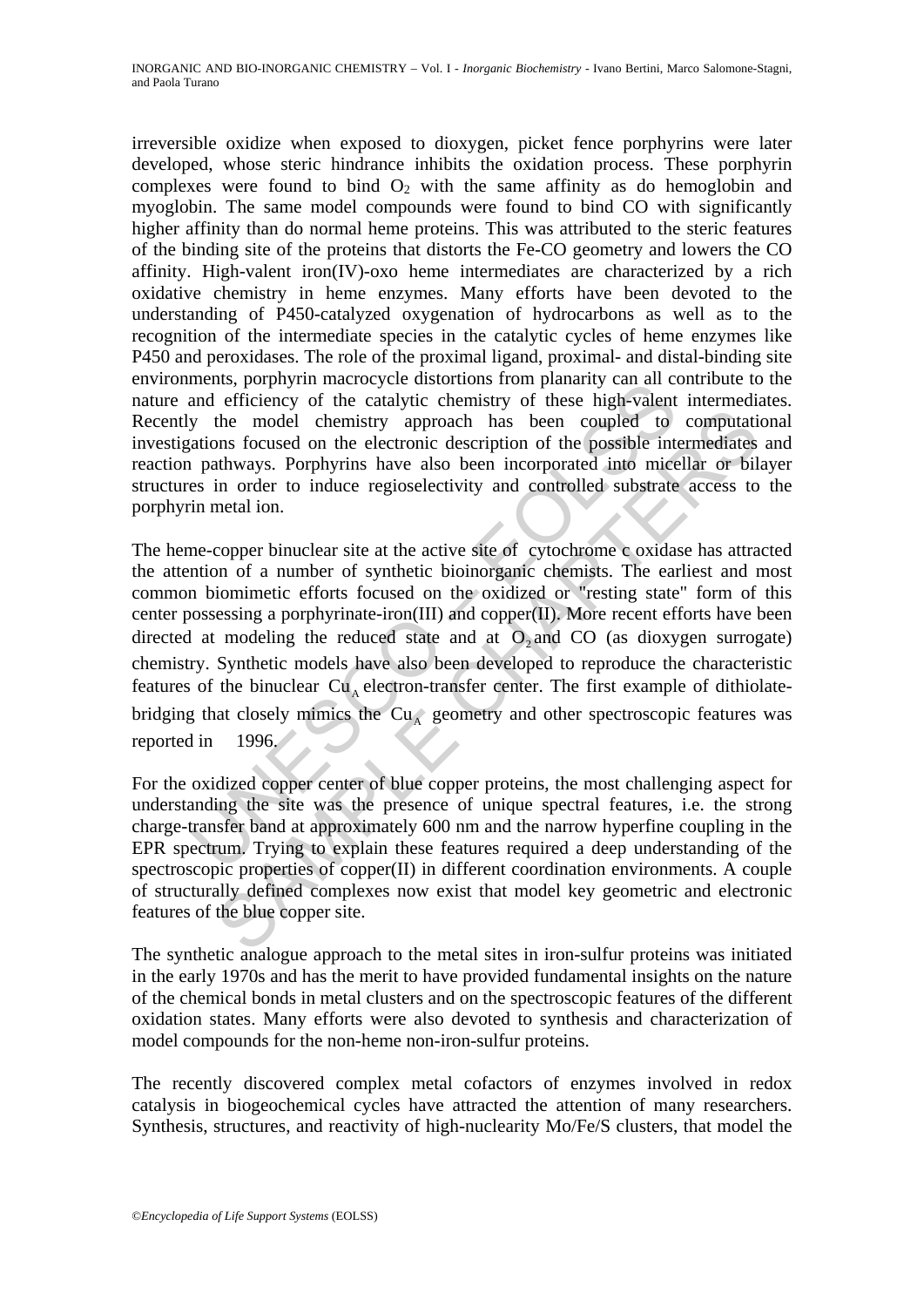properties of the cofactors of nitrogenases, or of the  $Cu<sub>z</sub>$  center of nitrous oxide reductase, represent a focus of active research.

In addition to the preparation of synthetic models, chemists have largely employed metal substitution to gain information on the coordination environment of metalloproteins, taking advantage of the peculiar spectroscopic features of non-naturally occurring metal ions. One of the most common examples is the substitution of the spectroscopically silent zinc(II) in zinc-enzymes with the more suitable cobalt(II) or of calcium in calcium-binding proteins with lanthanides. We would like also to mention a peculiar example of metal substitution in multinuclear metal centers. Substitution of zinc in copper, zinc superoxide dismutase (see Figure. 2) has been performed providing a number of different derivatives that maintain high catalytic activity. Cu, Cu-SOD, Cu, Co-SOD, and Cu, Ni-SOD could serve as good models for the study of the molecular and mechanistic properties of the native enzyme by the use of different physical methods. In particular Cu, Co-SOD was employed for the NMR characterization of the protein active site by taking advantage of the magnetic interaction between the paramagnetic metals copper(II) and cobalt(II) through the bridging imidazolate. As a consequence, the slow electron relaxation rate of copper(II) is significantly enhanced through the coupling with cobalt(II), which enables the detection of sharp hyperfine shifted proton NMR signals of the metal ligands.

Substituting porphyrins in heme proteins is another method that has been used for many years to unravel the role of heme substituents in protein function and to gain information on the possible binding site of substrates in heme-enzymes.

er of different derivatives that maintain high catalytic activity. Cu<br>
2), and Cu, Ni-SOD could serve as good models for the study of<br>
chansitic properties of the native enzyme by the use of diff<br>
a.s. In particular Cu, Co and cu, NI-SOD could serve as good modest for the sample of the finder cu, in the modest of the anity of the modest of the matter physion particular Cu, Co-SOD was employed for the NMR characterization of tive metals copp In the last decade the use of models to unravel the features of natural metalloproteins has evolved from the above described purely inorganic approach to a more biologicallyoriented methodology. This development was prompted by the intrinsic difficulties of the inorganic approach based on ligand design to mimic secondary coordination sphere effects and stereo and enantio-selectivity of the metal centers. In the novel approach biotechnological skills are used to engineer in natural protein scaffolds novel metal centers, making ample use of site directed mutagenesis. Such de novo design approach has been used e.g., to change the function of oxygen binding proteins into peroxidases, or of cytochromes into globins upon substitution of one or a few key residues. Engineering of entire protein fragments within another protein scaffold has been used to transform blue copper proteins into  $Cu<sub>A</sub>$  centers.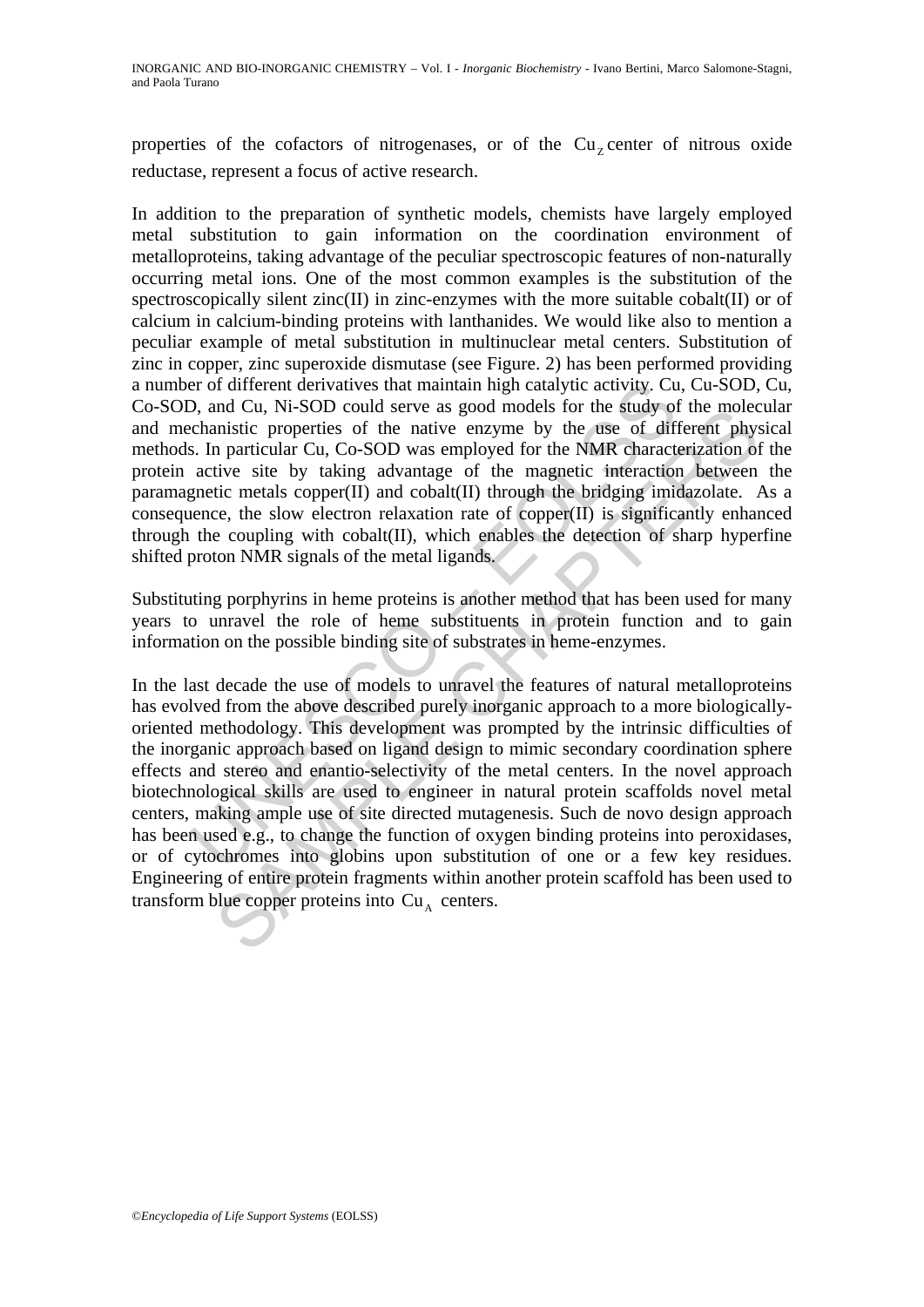

Figure 2: The active site of copper, zinc superoxide dismutase

TO ACCESS ALL THE **44 PAGES** OF THIS CHAPTER, Visit: http://www.eolss.net/Eolss-sampleAllChapter.aspx

#### **Bibliography**

- - -

Bertini I., Gray H.B., Stiefel E.I. and Valentine J.S. Eds. (2006) *Biological Inorganic Chemistry: Structure and Reactivity*, University Science Books [A modern textbook for courses in biological inorganic chemistry. It provides introductory information on the basic aspects of metalloproteins, as well as a detailed description of most metalloproteins within the context of their reaction pathways].

Bertini I., Sigel A. and Sigel H. Eds. (2001) *Handbook on metalloproteins*, Marcell Dekker Inc.[The text provides a detailed description of the metal centers in which the elements of biological relevance are encountered. It describes also the three-dimensional structure of proteins in which the metal centers are embedded, as well as the corresponding structure-function relationships].

Rees D.C. (2002) Great Metalloclusters in enzymology. *Annu. Rev. Biochem.* **71**, 221-246. [An excellent review of the most complex special metal cofactors and of the structure of the corresponding metalloproteins determined by X-ray crystallography]